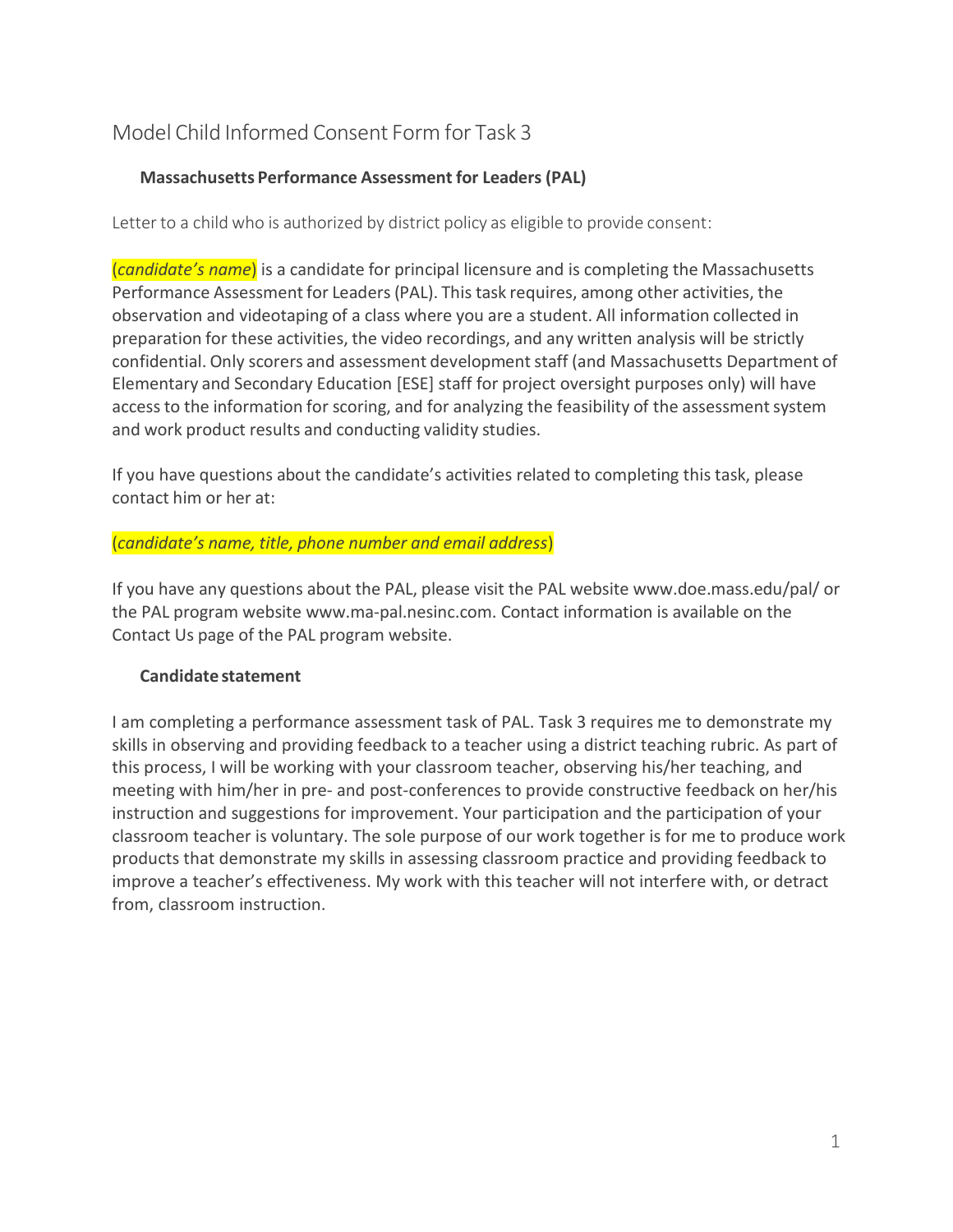## **Common questions**

## *What does the student's participation involve?*

In order for the candidate to complete his or her assignment as part of Task 3 (to demonstrate his or her knowledge and skills in Leadership in Observing, Assessing, and Supporting Individual Teacher Effectiveness) for the Massachusetts Performance Assessment for Leaders (PAL), he or she will videotape one or more class lessons featuring both the teacher and the students. With your permission, you may appear in the video recordings, but you will not be identified in the video recording. If you decline to give your permission, you will still participate in the classroom instruction as usual. You will just be seated out of camera range, but not in a way that disrupts learning.

Information about you will remain private. The candidate is required to protect the identity of people featured in the submission by removing any identifiable information including the name(s) of the district, school, institution, faculty, staff, and students.

The district will not have access to any candidate-produced work products related to the observation and feedback processes, including the video recordings, observation notes, feedback, and commentary.

## *Are there any risks or benefits to participating?*

There are no risks to participating in the Massachusetts Performance Assessment for Leaders (PAL). There will likely be no direct benefits to your participation in the study either, although your teacher may benefit from the feedback provided by the candidate and thus his/her teaching may be more effective.

## *What will happen to the video recordings?*

The video recordings will be used solely for the purpose of evaluating the candidate's skills in completion of this leadership task and may be used as examples for scorer training. They will not be used to evaluate the district, school, teacher, or any of the children in the observed class. The recordings will only be uploaded in a secure, web-based information management system as part of the candidate's leadership licensure performance assessment portfolio. The only people who will see the video recordings will be veteran educators from Massachusetts who will be trained to score the work products, the Pearson program staff who may use some video recordings for scorer training and to revise the task, and MA ESE staff who may use it for quality control purposes in the assessment development process. The recordings will not appear on the internet, other than on the secured website (Pearson), or in other public settings.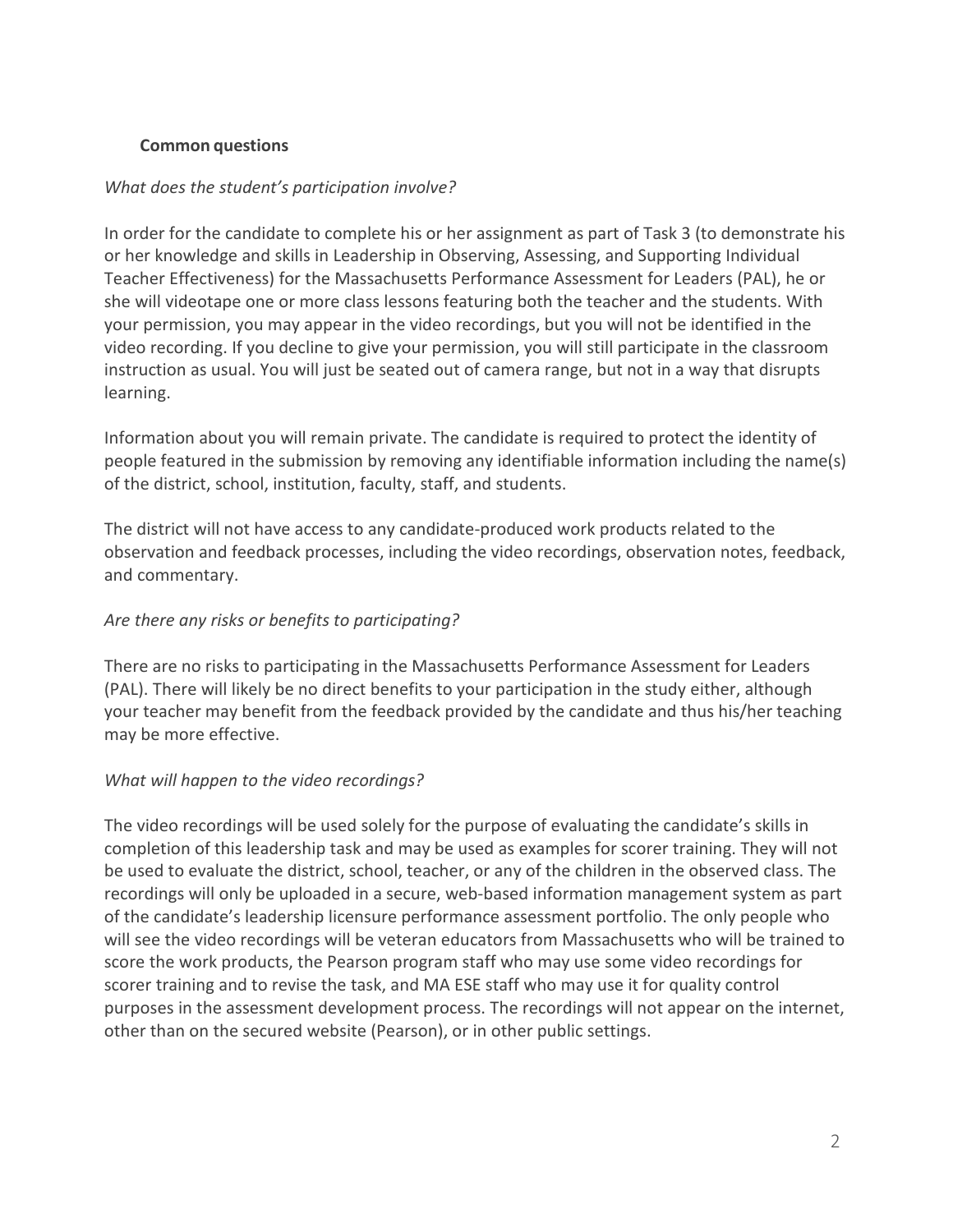All video recordings uploaded in the Pearson ePortfolio system will be maintained in a secure environment. The candidate will maintain his/her video recordings in a secure manner with restricted access.

The district will not have access to the video recordings.

#### *Do I have to participate?*

Participation is voluntary. If you are willing to participate, the candidate will move forward with the process described above. If you decide to not participate, you will be seated out of camera range but still be able to participate in classroom activities.

## *What if I have questions during the candidate's activities?*

If you have any questions about your participation or about the Massachusetts Performance Assessment for Leaders (PAL), please visit the Massachusetts Performance Assessment for Leaders (PAL) website<http://www.doe.mass.edu/pal/> or the PAL program website [www.ma](http://www.ma-pal.nesinc.com/)[pal.nesinc.com.](http://www.ma-pal.nesinc.com/) Contact information is available on the Contact Us page of the PAL program website.